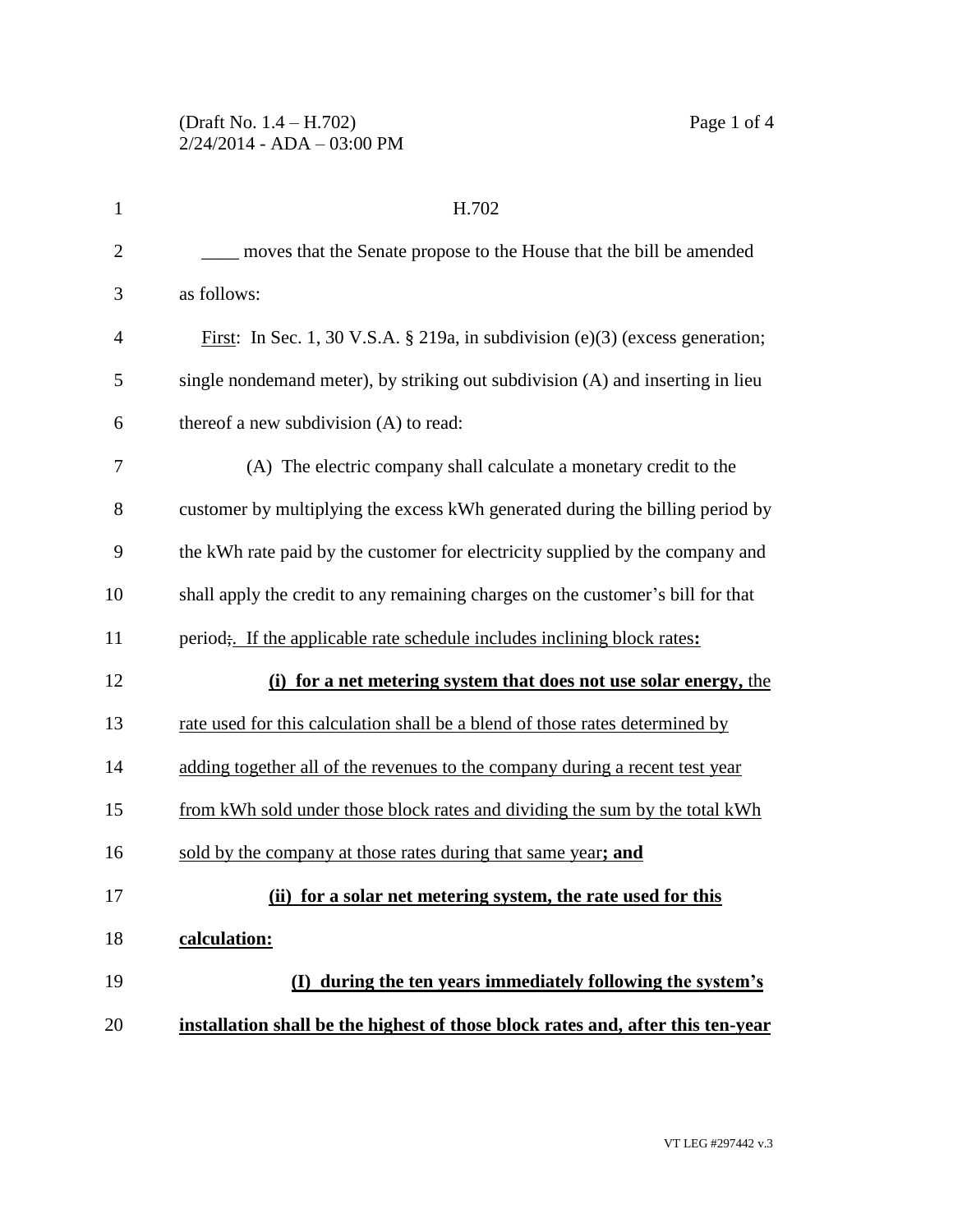(Draft No. 1.4 – H.702) Page 2 of 4 2/24/2014 - ADA – 03:00 PM

| $\mathbf{1}$   | period, shall be the blended rate in accordance with subdivision (i) of this     |
|----------------|----------------------------------------------------------------------------------|
| $\overline{2}$ | subdivision $(A)$ ; or                                                           |
| 3              | (II) if the electric company's highest block rate exceeds the                    |
| $\overline{4}$ | adder sum described in subdivision $(h)(1)(K)$ of this section, then for the     |
| 5              | first year immediately following the system's installation, the electric         |
| 6              | company may use the adder sum to calculate the credit in lieu of the             |
| 7              | highest block rate, provided that during the following nine years the            |
| 8              | electric company shall adjust the system's credit by a percentage equal to       |
| 9              | the percentage of each change in its highest block rate during the same          |
| 10             | period, and after the first ten years following the system's installation the    |
| 11             | rate used to calculate the credit shall be the blended rate in accordance        |
| 12             | with subdivision $(i)$ of this subdivision $(A)$ .                               |
| 13             | Second: In Sec. 1, 30 V.S.A. § 219a, in subsection (e) (electric energy          |
| 14             | measurement), by striking out subdivision (4) (excess generation; demand         |
| 15             | meter or time-of-use meter) and inserting in lieu thereof a new subdivision (4)  |
| 16             | to read:                                                                         |
| 17             | (4) For a net metering system serving a customer on a demand or                  |
| 18             | time-of-use rate schedule, the manner of measurement and the application of      |
| 19             | bill credits for the electric energy produced or consumed shall be substantially |
| 20             | similar to that specified in this subsection for use with a single nondemand     |
| 21             | meter. However, if such a net metering system is interconnected directly to the  |

VT LEG #297442 v.3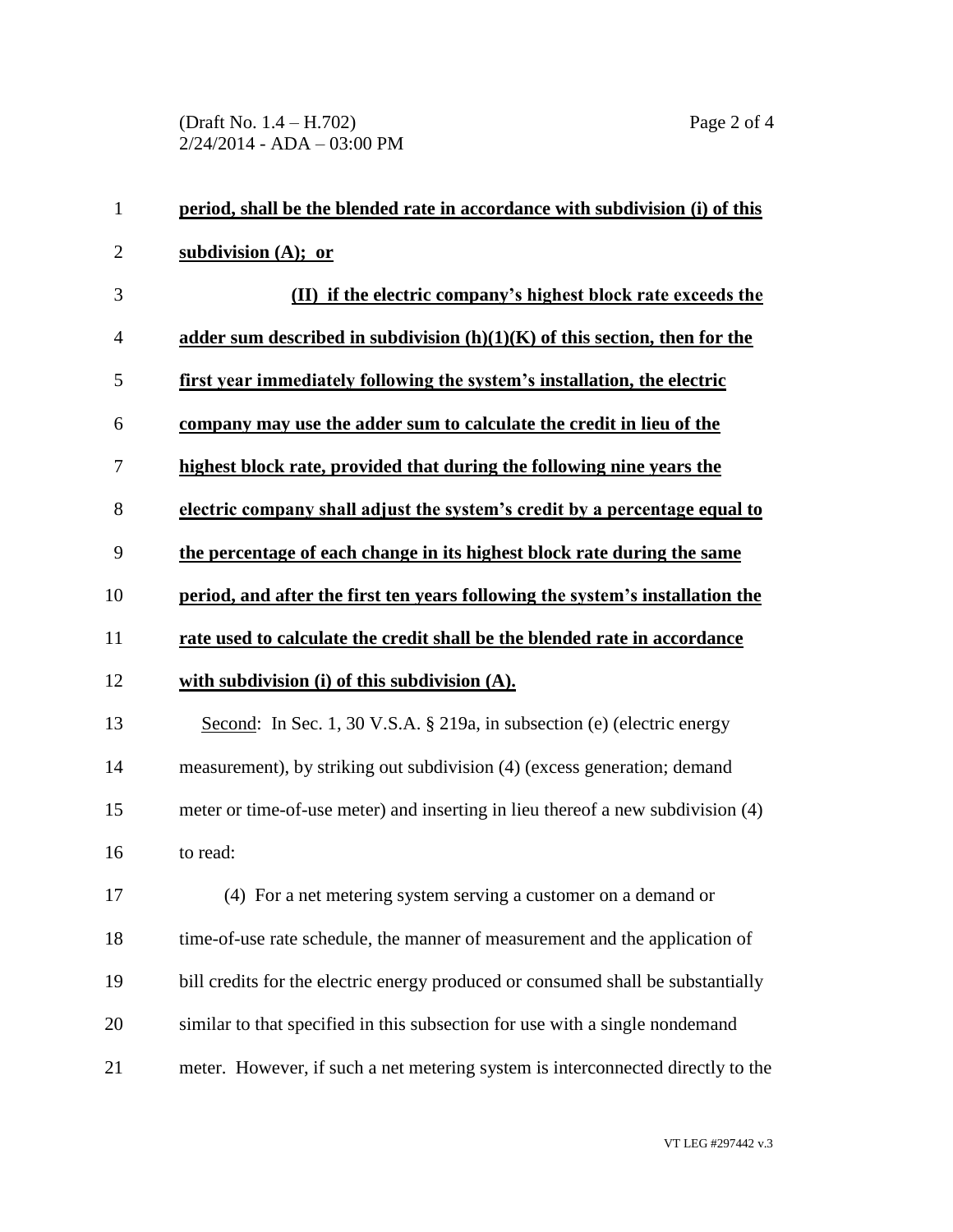## (Draft No. 1.4 – H.702) Page 3 of 4 2/24/2014 - ADA – 03:00 PM

| $\mathbf{1}$   | electric company through a separate meter whose primary purpose is to               |
|----------------|-------------------------------------------------------------------------------------|
| $\overline{2}$ | measure the energy generated by the system:                                         |
| 3              | (A) The bill credits shall apply to all kWh generated by the net                    |
| $\overline{4}$ | metering system and shall be calculated as if the customer were charged the         |
| 5              | kWh rate component of the interconnecting company's general residential rate        |
| 6              | schedule that consists of two rate components: a service charge and a kWh           |
| 7              | rate, excluding time-of-use rates and demand rates.                                 |
| 8              | (B) If a company's general residential rate schedule includes                       |
| 9              | inclining block rates, the residential rate used for this calculation shall be the  |
| 10             | highest of those block rates a <b>blended</b> rate calculated in the same manner as |
| 11             | under subdivision $(3)(A)$ of this subsection.                                      |
| 12             | Third: In Sec. 1, 30 V.S.A. § 219a, in subdivision $(h)(1)(K)(i)$ (solar            |
| 13             | incentive calculation), by striking out subdivision (III) (blended rate) and        |
| 14             | inserting in lieu thereof a new subdivision (III) to read:                          |
| 15             | (III) If a company's general residential rate schedule includes                     |
| 16             | inclining block rates, the residential rate shall be the highest of those block     |
| 17             | rates a blended rate calculated in the same manner as under subdivision             |
| 18             | $(e)(3)$ $(A)$ of this section.                                                     |
| 19             | Fourth: In Sec. 10 (effective dates), in subsection (b), by striking out the        |
| 20             | first sentence and inserting in lieu thereof:                                       |